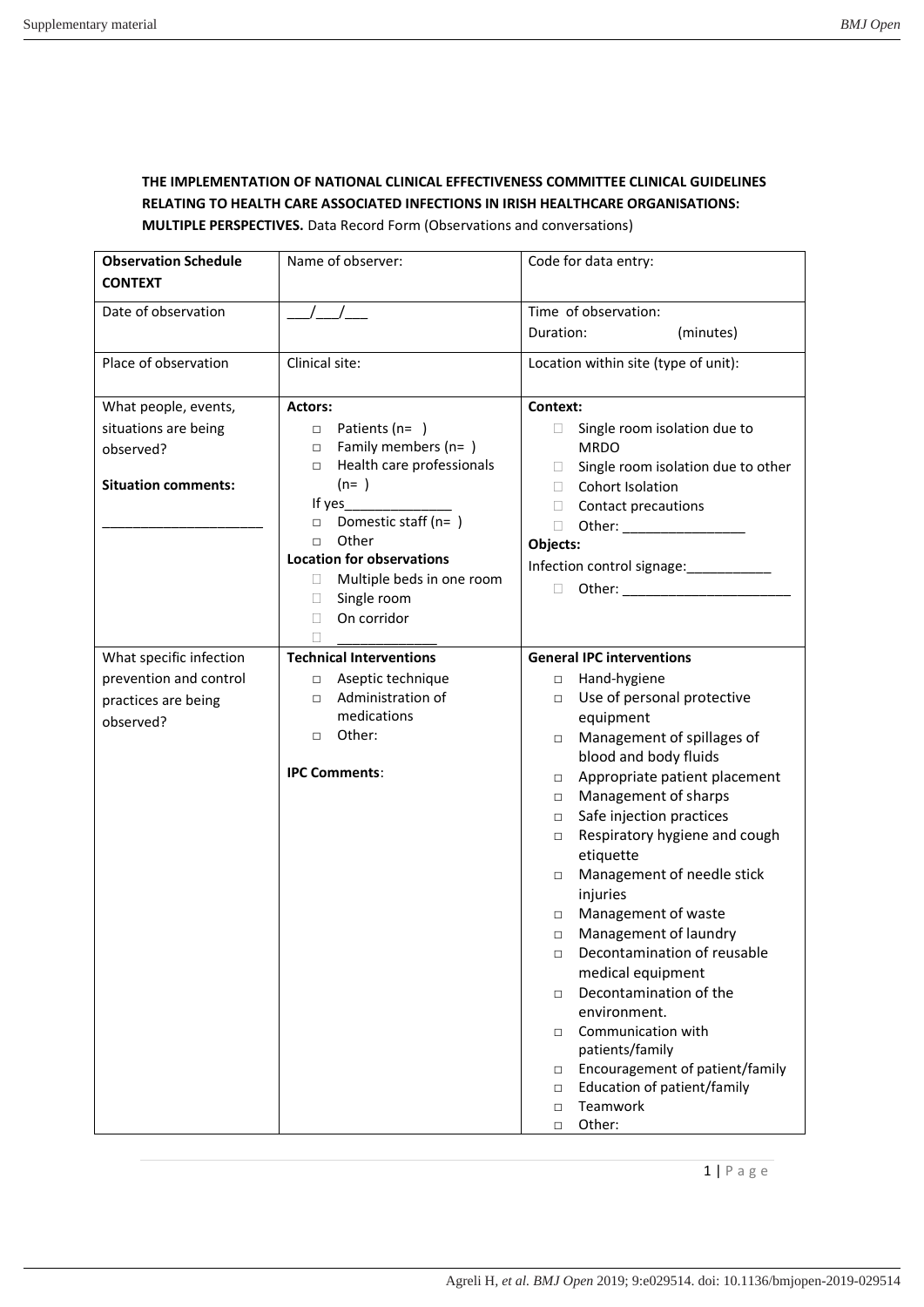| <b>OBSERVATIONS</b><br>Consider, how people<br>(being observed) are<br>working, individually<br>and/or collectively, to<br>implement IPCG within the<br>environmental context<br>observed. | Coherence: (Consider the sense-<br>making work that people do<br>individually and collectively when<br>they are faced with the problem of<br>operationalizing IPCG into their<br>daily work?)                     | <b>Collective Action- (Consider how do individuals</b><br>collectively enact IPCG, consider the<br>operational work that people do with each<br>other and with artefacts when they<br>operationalise IPCG in everyday practice<br>settings |
|--------------------------------------------------------------------------------------------------------------------------------------------------------------------------------------------|-------------------------------------------------------------------------------------------------------------------------------------------------------------------------------------------------------------------|--------------------------------------------------------------------------------------------------------------------------------------------------------------------------------------------------------------------------------------------|
| What were the main<br>behaviours/issues/themes<br>noted within the<br>observations in this<br>setting.                                                                                     |                                                                                                                                                                                                                   |                                                                                                                                                                                                                                            |
|                                                                                                                                                                                            | <b>Cognitive participation: Consider</b><br>how do individuals engage with<br>IPCG- understanding the relational<br>work that people do to build/<br>sustain a community of practice<br>around IPCG interventions | Reflexive monitoring: Consider how do<br>individuals appraise the effects of<br>implementing IPCG (how useful/ effective IPCG<br>are; how do IPCG work with other tasks)<br>(appraisal work)                                               |
|                                                                                                                                                                                            |                                                                                                                                                                                                                   |                                                                                                                                                                                                                                            |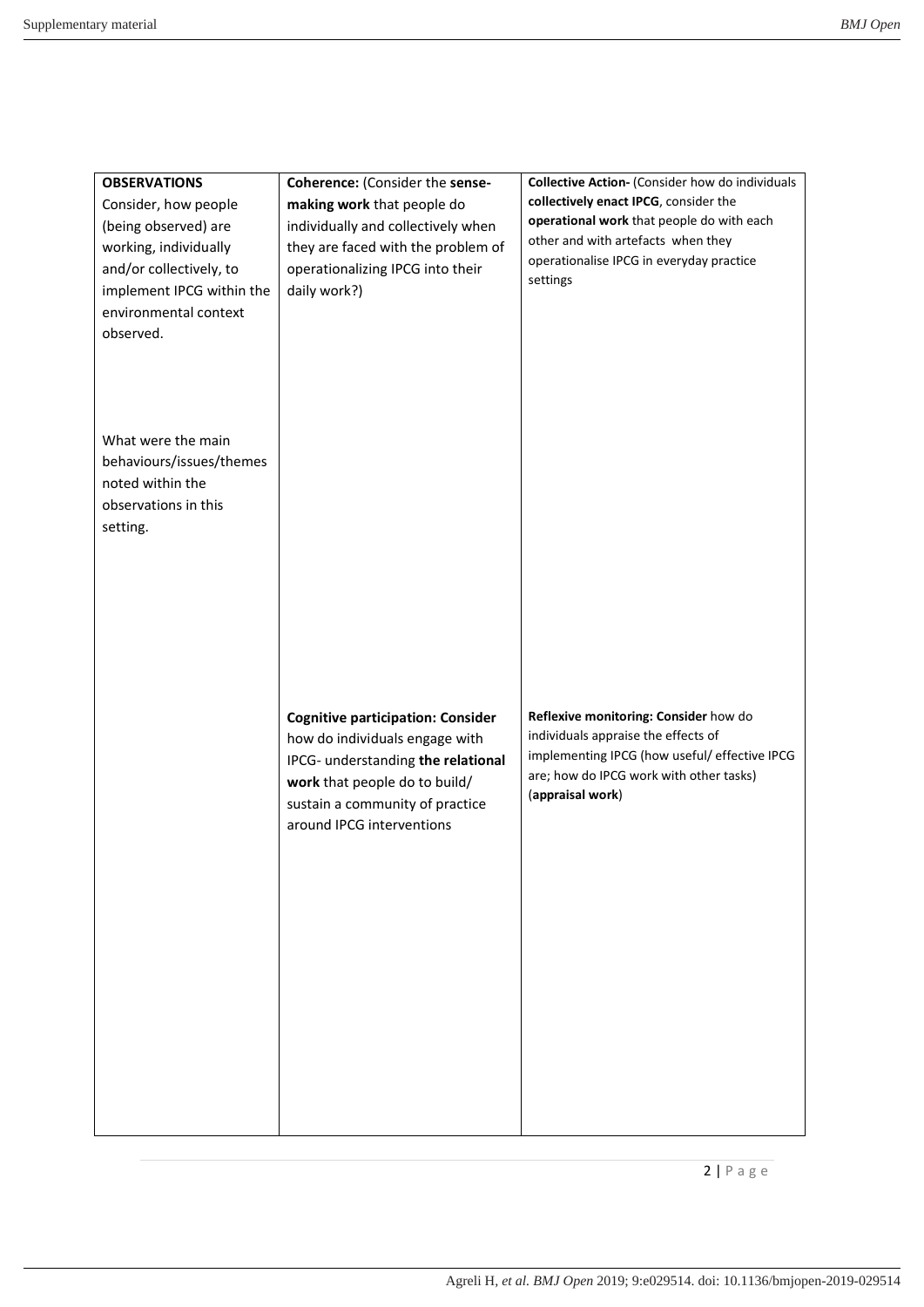| <b>OBSERVATIONS</b><br>Consider, how people<br>(being observed) are<br>working, individually<br>and/or collectively, to<br>implement IPCG within the<br>environmental context<br>observed. | Coherence: (Consider the sense-<br>making work that people do<br>individually and collectively when<br>they are faced with the problem of<br>operationalizing IPCG into their<br>daily work?)                     | <b>Collective Action- (Consider how do individuals</b><br>collectively enact IPCG, consider the<br>operational work that people do with each<br>other and with artefacts when they<br>operationalise IPCG in everyday practice<br>settings |
|--------------------------------------------------------------------------------------------------------------------------------------------------------------------------------------------|-------------------------------------------------------------------------------------------------------------------------------------------------------------------------------------------------------------------|--------------------------------------------------------------------------------------------------------------------------------------------------------------------------------------------------------------------------------------------|
| What were the main<br>behaviours/issues/themes<br>noted within the<br>observations in this<br>setting.                                                                                     |                                                                                                                                                                                                                   |                                                                                                                                                                                                                                            |
|                                                                                                                                                                                            | <b>Cognitive participation: Consider</b><br>how do individuals engage with<br>IPCG- understanding the relational<br>work that people do to build/<br>sustain a community of practice<br>around IPCG interventions | Reflexive monitoring: Consider how do<br>individuals appraise the effects of<br>implementing IPCG (how useful/ effective IPCG<br>are; how do IPCG work with other tasks)<br>(appraisal work)                                               |
|                                                                                                                                                                                            |                                                                                                                                                                                                                   |                                                                                                                                                                                                                                            |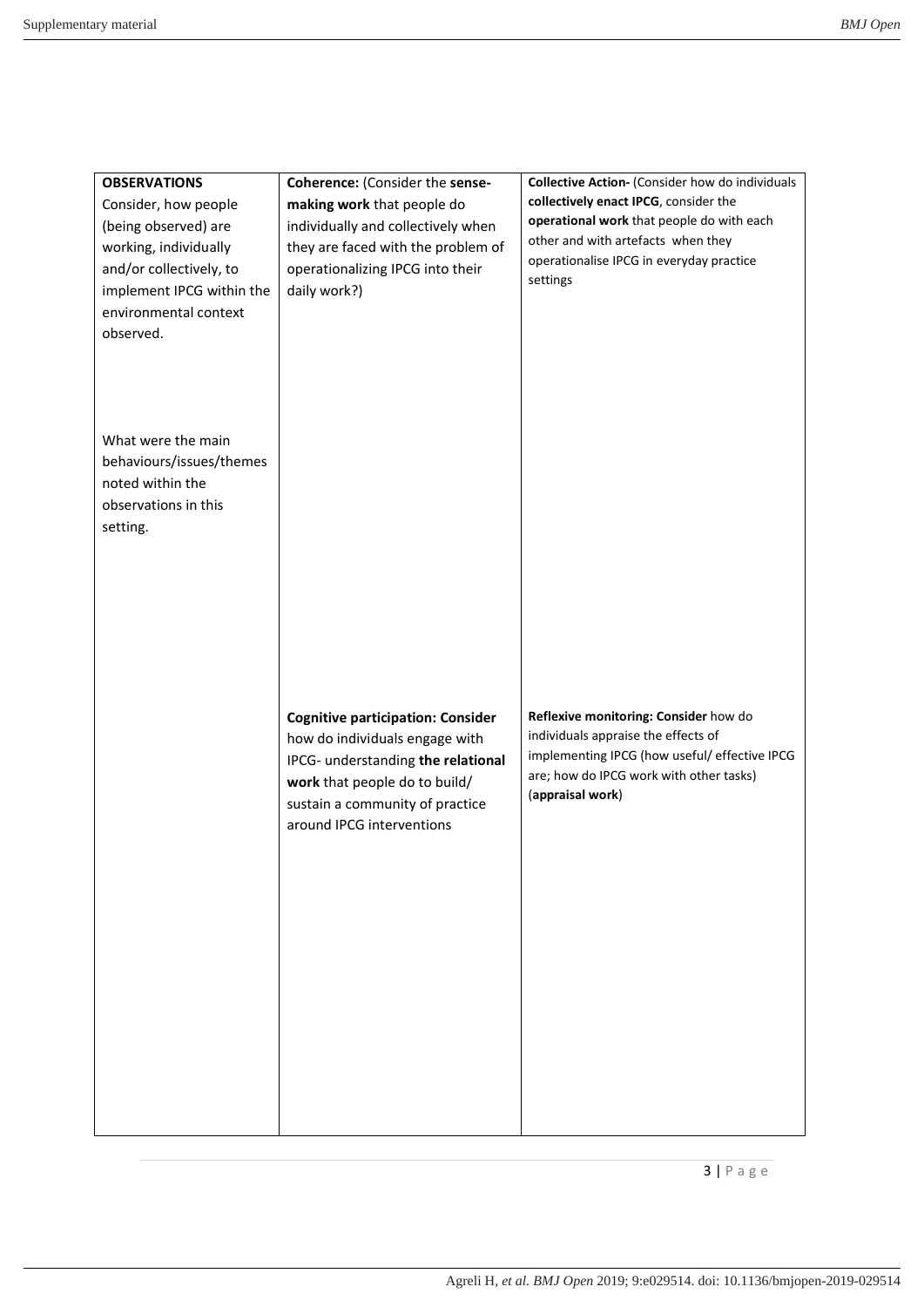| Follow-up conversation | Question(s) | Answer(s)/Notes |
|------------------------|-------------|-----------------|
| questions post         |             |                 |
| observation            |             |                 |
|                        |             |                 |
|                        |             |                 |
| With who?              |             |                 |
|                        |             |                 |
|                        |             |                 |
|                        |             |                 |
|                        |             |                 |
|                        |             |                 |
|                        |             |                 |
|                        |             |                 |
|                        |             |                 |
|                        |             |                 |
|                        |             |                 |
|                        |             |                 |
|                        |             |                 |
|                        |             |                 |
|                        |             |                 |
|                        |             |                 |
|                        |             |                 |
|                        |             |                 |
|                        |             |                 |
|                        |             |                 |
|                        |             |                 |
|                        |             |                 |
|                        |             |                 |
|                        |             |                 |
|                        |             |                 |
|                        |             |                 |
|                        |             |                 |
|                        |             |                 |
|                        |             |                 |
|                        |             |                 |
|                        |             |                 |
|                        |             |                 |
|                        |             |                 |
|                        |             |                 |
|                        |             |                 |
|                        |             |                 |
|                        |             |                 |
|                        |             |                 |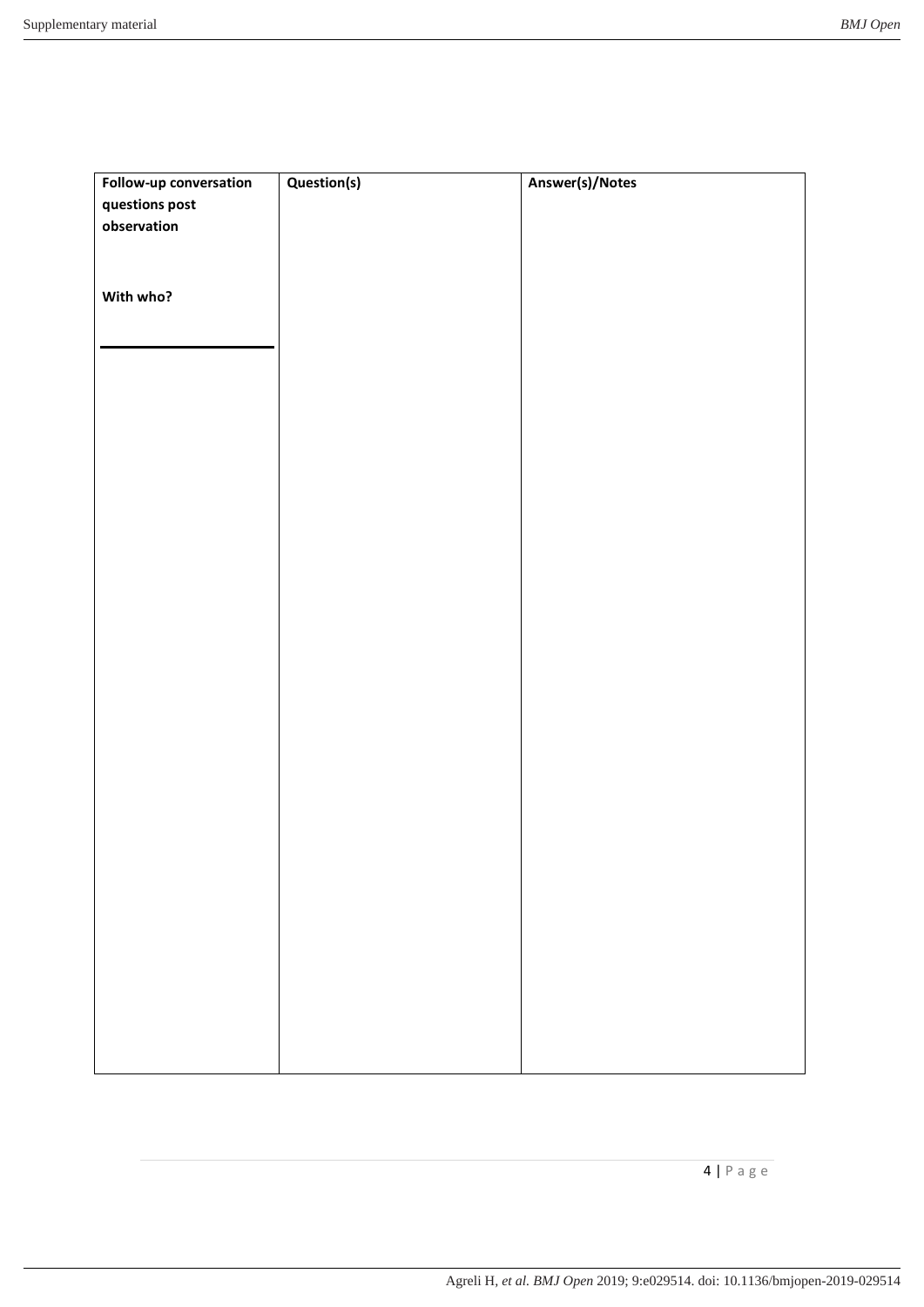| Follow-up conversation   | Question(s) | Answer(s) |
|--------------------------|-------------|-----------|
| questions post           |             |           |
| observation              |             |           |
|                          |             |           |
|                          |             |           |
| With who?                |             |           |
|                          |             |           |
|                          |             |           |
|                          |             |           |
|                          |             |           |
|                          |             |           |
|                          |             |           |
|                          |             |           |
|                          |             |           |
|                          |             |           |
|                          |             |           |
|                          |             |           |
|                          |             |           |
|                          |             |           |
|                          |             |           |
|                          |             |           |
|                          |             |           |
|                          |             |           |
|                          |             |           |
|                          |             |           |
|                          |             |           |
|                          |             |           |
|                          |             |           |
|                          |             |           |
|                          |             |           |
|                          |             |           |
|                          |             |           |
|                          |             |           |
|                          |             |           |
|                          |             |           |
|                          |             |           |
|                          |             |           |
|                          |             |           |
|                          |             |           |
|                          |             |           |
|                          |             |           |
|                          |             |           |
|                          |             |           |
| Post observation memo to |             |           |
|                          |             |           |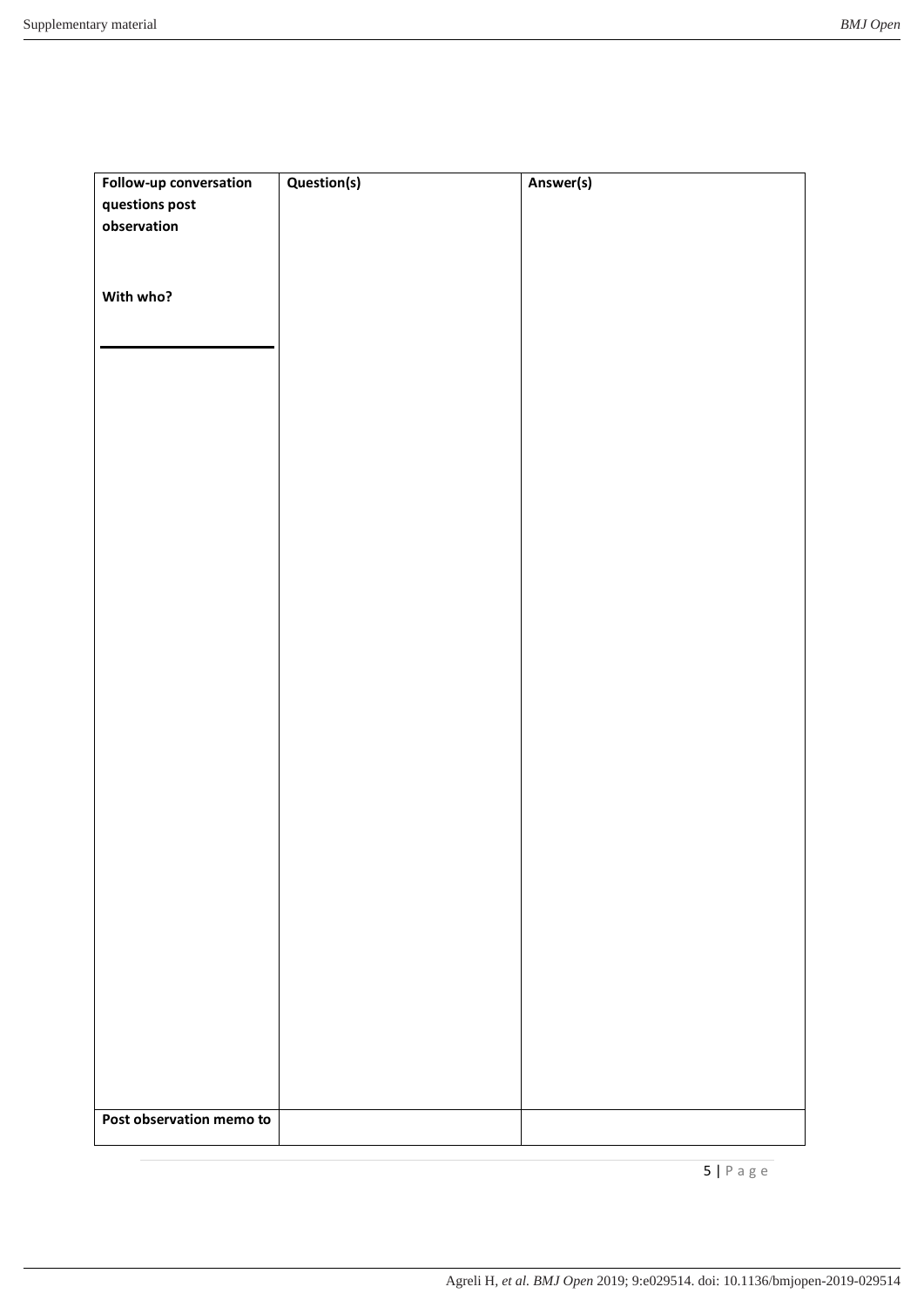| self:                                       |                                                                                   |                                     |
|---------------------------------------------|-----------------------------------------------------------------------------------|-------------------------------------|
|                                             |                                                                                   |                                     |
| Note to researcher for<br>next observation: | Where should the fieldworker<br>place more energy during the next<br>observation? | Notes to self for next observation: |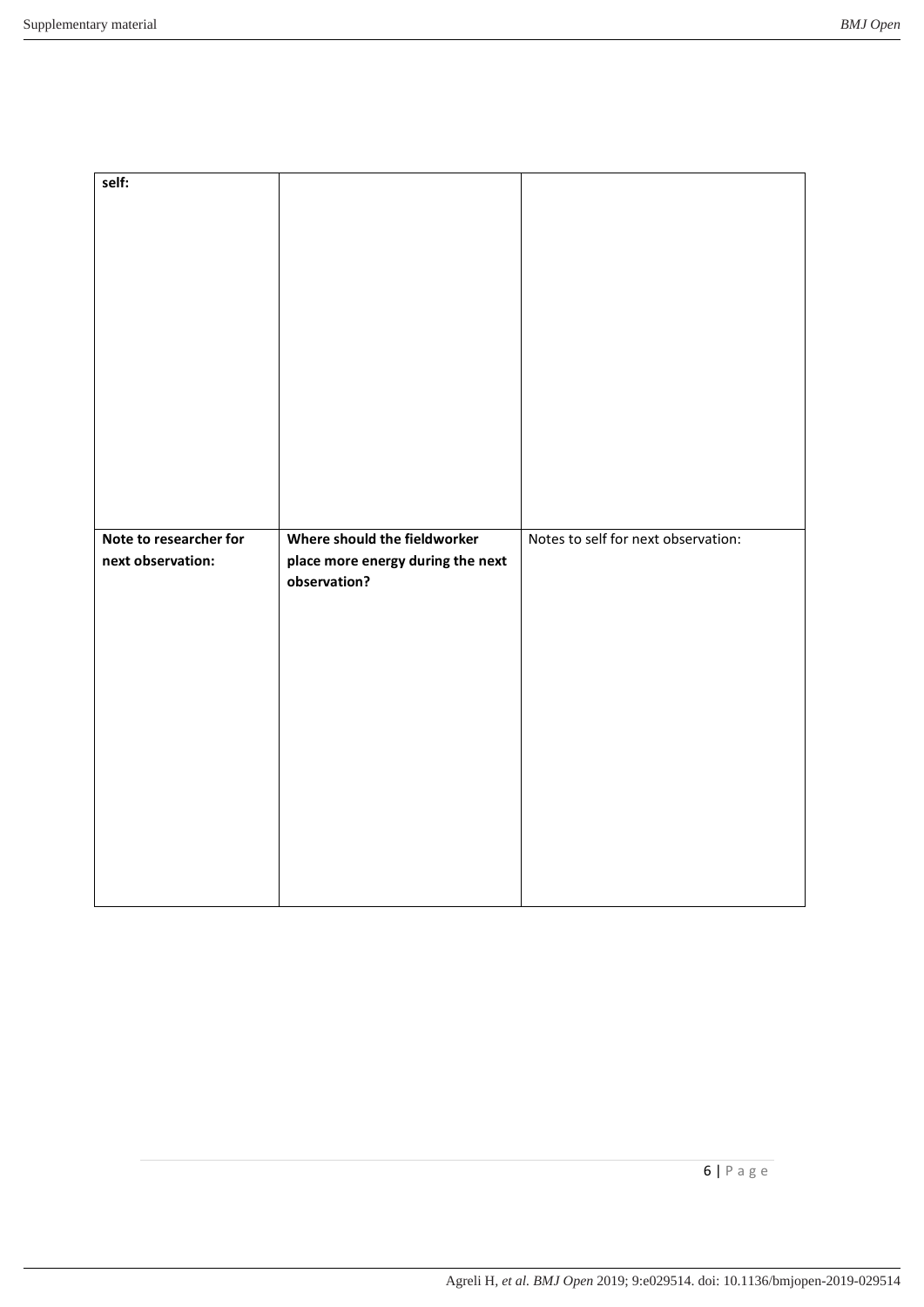| Follow-up- | <b>Coherence:</b>                           | <b>Collective Action</b>                   |
|------------|---------------------------------------------|--------------------------------------------|
| questions  | Talk to me what happened there              | Who is responsible for ensuring the        |
|            | How do you know/understand what to          | implementation of IPCG?                    |
|            | do?                                         | How is information communicated            |
|            | Where did you get the information on        | between staff and patients about IPC?      |
|            | IPC?                                        | How are IPC duties divided amongst staff?  |
|            | Can you talk to me about why you do IPC     | Do you have the resources and information  |
|            | activities?                                 | to carry out IPC duties?                   |
|            | How do you (activity of IPC) the way it is  |                                            |
|            | done here versus how it should be done?     | -- look for any differences across time,   |
|            |                                             | spaces (consider pathogen pathways here),  |
|            |                                             | interaction with different artefacts,      |
|            |                                             | procedures, professional groups)           |
|            |                                             |                                            |
|            |                                             |                                            |
|            |                                             |                                            |
|            |                                             |                                            |
|            |                                             |                                            |
|            |                                             |                                            |
|            |                                             |                                            |
|            |                                             |                                            |
|            | <b>Cognitive participation:</b>             |                                            |
|            | I noticed a lot of your daily work involves | <b>Reflexive monitoring:</b>               |
|            | the prevention and control of infections -  | How does a staff member know if they are   |
|            | do you feel the IPCG are appropriate for    | implementing IPCG appropriately?           |
|            | your work?                                  | How do the IPCG affect you and others      |
|            | How useful are IPCG in your work?           | around you?                                |
|            | Would you change anything about the         | Do you/staff receive feedback on audits    |
|            | IPCG?                                       | evaluating the impact of implementing the  |
|            | Are staff encouraged to report incidents    | guidelines?                                |
|            | to senior staff and management?/ What       | Do you/staff feel they are contributing to |
|            | would you do if there is an incident?       | positive outcomes for patients?            |
|            |                                             |                                            |
|            |                                             |                                            |
|            |                                             |                                            |
|            |                                             |                                            |
|            |                                             |                                            |
|            |                                             |                                            |
|            |                                             |                                            |
|            |                                             |                                            |
|            |                                             |                                            |

**Appendix 1 : Sample of follow-up questions Read[: http://www.normalizationprocess.org/what-is](http://www.normalizationprocess.org/what-is-npt/npt-core-constructs/)[npt/npt-core-constructs/](http://www.normalizationprocess.org/what-is-npt/npt-core-constructs/)**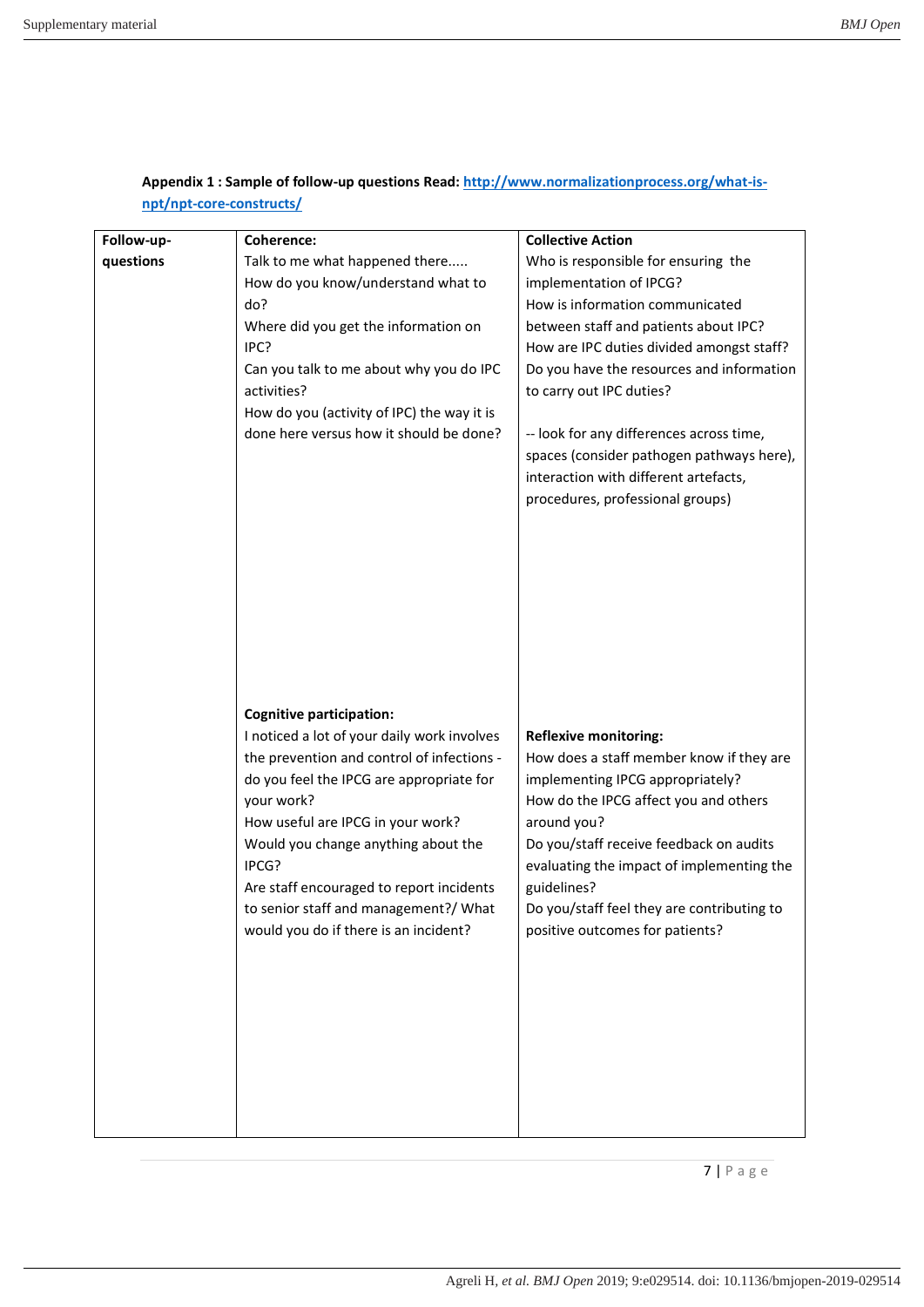## **Appendix 2: Summary of NPT (TAKEN DIRECTLY FROM [http://www.normalizationprocess.org/npt-toolkit/\)](http://www.normalizationprocess.org/npt-toolkit/)**

| <b>NPT formal</b>   | a) Complex interventions become routinely embedded (implemented and integrated) in their organizational and professional contexts           |
|---------------------|---------------------------------------------------------------------------------------------------------------------------------------------|
| propositions        | as the result of people working, individually and collectively, to implement them.                                                          |
|                     | b) The work of implementation is operationalized through four generative mechanisms (coherence; cognitive participation; collective         |
|                     | action; reflexive monitoring).                                                                                                              |
|                     | (c) The work of integration of a complex intervention requires continuous investment by people in ensembles of action that carry            |
|                     | forward in time and space.                                                                                                                  |
| <b>Coherence is</b> | 1.1 Differentiation: An important element of sense-making work is to understand how a set of practices and their objects are different      |
| the sense-          | from each other. For example, when staff use IPCG recommendations, what do they do to understand and organize the differences               |
| making work         | between using/not using the recommendations.                                                                                                |
|                     | 1.2 Communal specification: Sense-making relies on people working together to build a shared understanding of the aims, objectives,         |
|                     | and expected benefits of a set of practices. How do individuals integrate IPCGs into a complex a healthcare setting, and as they try to     |
|                     | identify and anticipate the relationship between IPCG recommendations and everyday clinical practice?                                       |
|                     | 1.3 Individual specification: Sense-making has an individual component too. Here participants in coherence work need to do things that      |
|                     | will help them understand their specific tasks and responsibilities around the IPCG recommendations/practices. For example,                 |
|                     | individuals need to have a strong understanding of the work they must do to prevent and control infections.                                 |
|                     | 1.4 Internalization: Finally, sense-making involves understanding the value, benefits and importance of a set of practices-- it's about the |
|                     | staffs perception of the worth of using the IPCG.                                                                                           |
| Cognitive           | 2.1 Initiation: When a set of practices is new or modified, are there core individuals charged with the work of setting up systems,         |
| Participation       | procedures, and protocols and engaging with others to make things happen (implement the IPCG).                                              |
| is the              | 2.2 Enrolment: Participants may need to organize or reorganize themselves and others in order to collectively implement the IPCG/new        |
| relational          | practices. This is complex work that may involve rethinking individual and group relationships between people and things---is about         |
| work that           | building communal engagement with IPCGs.                                                                                                    |
| people do to        | 2.3 Legitimation: An important component of relational work around participation is the work of ensuring that other participants            |
| build and           | believe it is right for them to be involved, and that they can make a valid contribution to it. New service interventions often founder     |
| sustain a           | because of a lack of investment in ensuring that they fit with the ways that different groups of professionals - and sometimes patients -   |
| community of        | define their possible contribution to them.                                                                                                 |
| practice.           | 2.4 Activation: Once it is underway, participants need to collectively define the actions and procedures needed to sustain a practice and   |